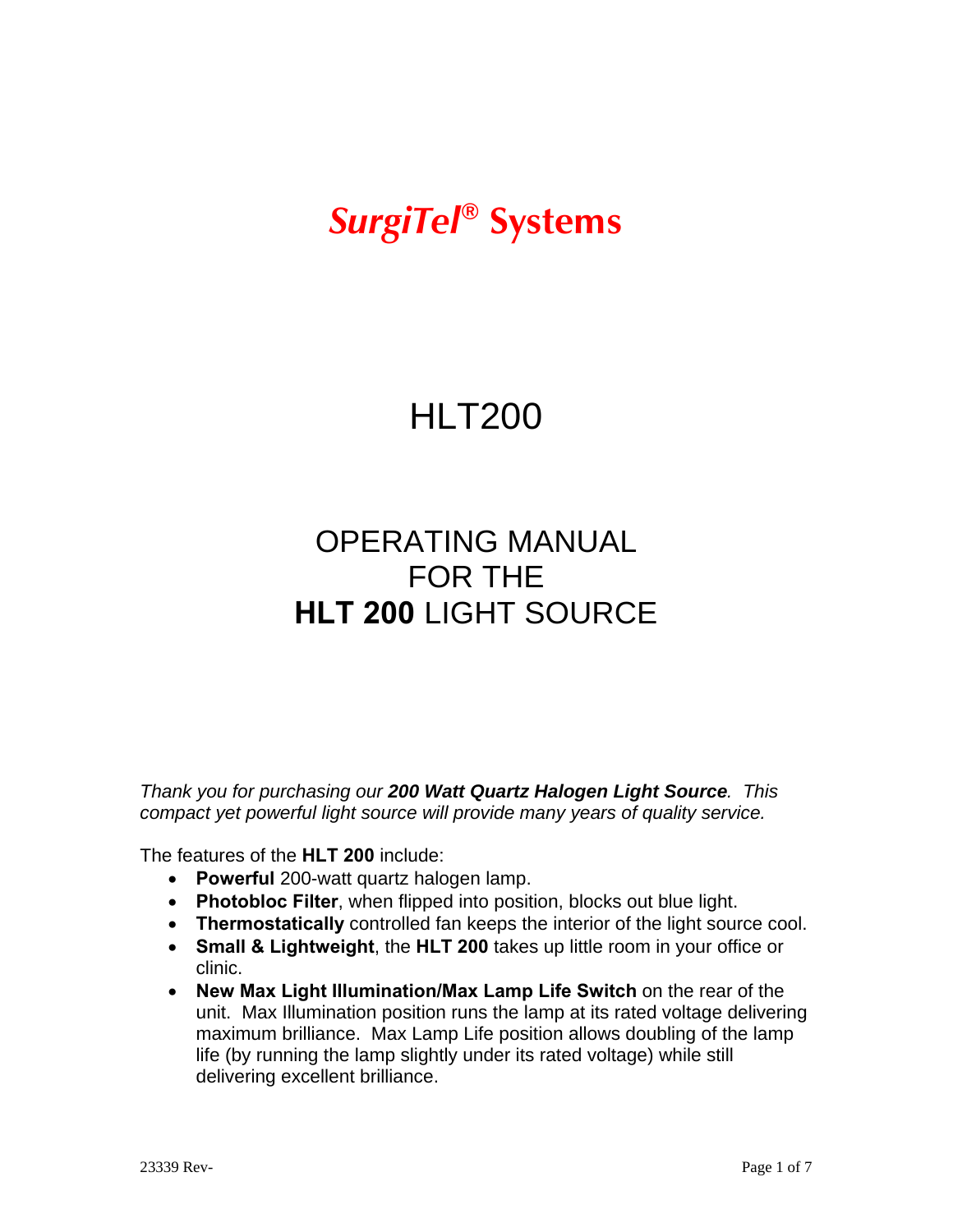#### **Warnings, Care, Use and Maintenance of the HLT 200**

*To ensure proper operation and to obtain the maximum results from the Light Source this manual should be read in its entirety.* 



**1) WARNING: THE LIGHT SOURCE IS ENERGIZED WHEN THE LINE CORD IS CONNECTED.** 

> **ADVERTISSMENT: LA SOURCE DE LURNIERE EST DONNEE L'ENERGIE LORSQUE LA CORDE DE LIGNE EST BRANCHEE.**

 **ACHTUNG!: BEI ANSCHLUβ DES GERATESTECKERS STEHT LICHTQUELLE UNTER NETZSPANNUNG.** 

**2) INSTRUCTIONS FOR CHANGING THE BULB ARE FOUND ON PAGE 5.** 



**3) CAUTION: HOT** 

 **ATTENTION: TE CHAUD!** 

 **VORSICHT: HEβ**

**4) TYPE "B" EQUIPMENT**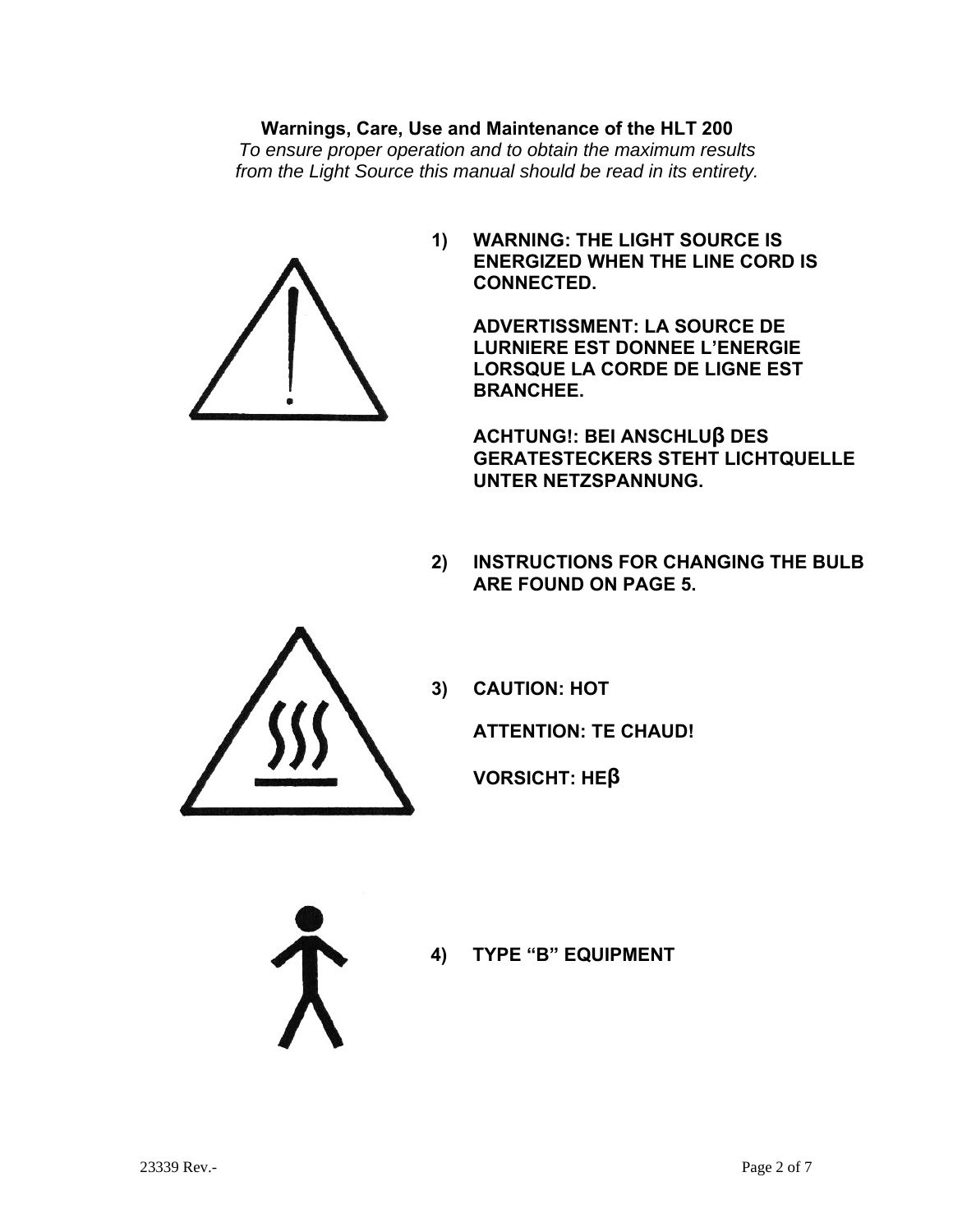## **Front View (Figure 1)**



- 1. On/Off Switch
- 2. Manual Intensity Control
- 3. Photobloc Filter Position
- 4. ACMI Port (interchangeable port)
- 5. Screw for Port Release
- 6. Tool operated door for lamp access (on top of unit)

#### **Rear View (Figure 2)**



- 1. Power Cord input
- 2. Fuse Drawer
- 3. Voltage Selector (Preset see page 7)
- 4. Maximum Illumination/Maximum Lamp Life Switch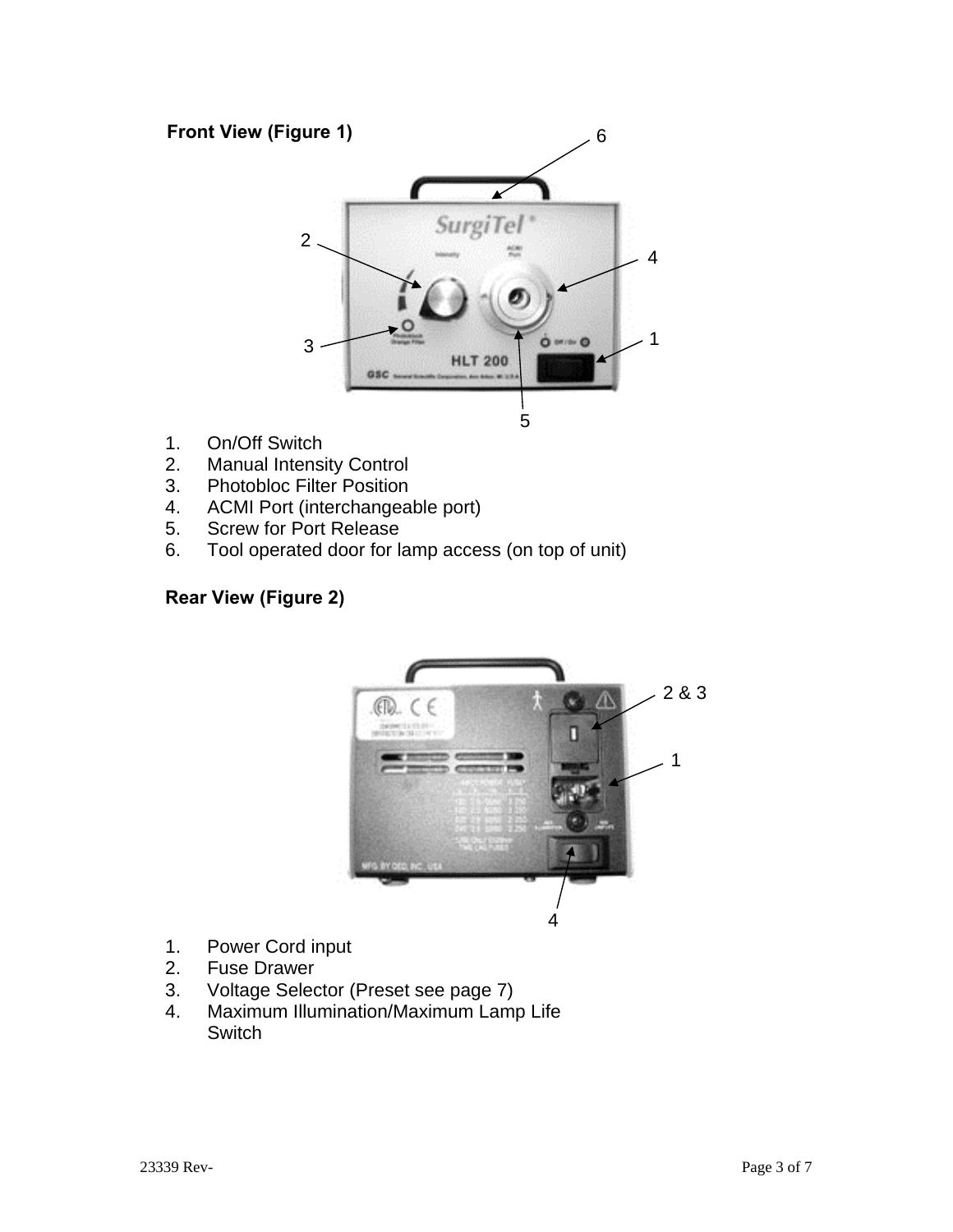- 1. The HLT 200 Light Source should be inspected when received to ensure that no damage resulted from shipment and that all necessary parts are included.
- 2. The HLT 200 Light Source should be disconnected from the wall outlet anytime changes are made to the voltage, port or during lamp replacement.
- 3. Avoid touching the surface of the Quartz Halogen lamp when the unit is on or until the lamp has cooled for a minimum of 10 minutes after disconnecting the power.
- 4. If malfunctions develop with the HLT 200 Light Source other than a burned out lamp or fuses, the problem should be referred to:

 General Scientific Corporation Customer Service Department 77 Enterprise Drive Ann Arbor, MI 48103 800-959-0153 or 734-996-9200

5. The HLT 200 Light Source is designed as Class I Equipment.

#### 6. **THE HLT 200 LIGHT SOURCE IS NOT TO BE USED IN THE PRESENCE OF FLAMMABLE ANESTHETICS.**

#### 7. **THIS PIECE OF EQUIPMENT IS NOT INTENDED FOR USE IN THE IMMEDIATE PATIENT VACINITY.**

- 8. The HLT 200 Light Source should be kept free of dust and dirt. The area around the unit should be free of any blockages or obstructions.
- 9. The outside surface of the unit may be cleaned with a damp (**NOT WET**) cloth and a mild detergent.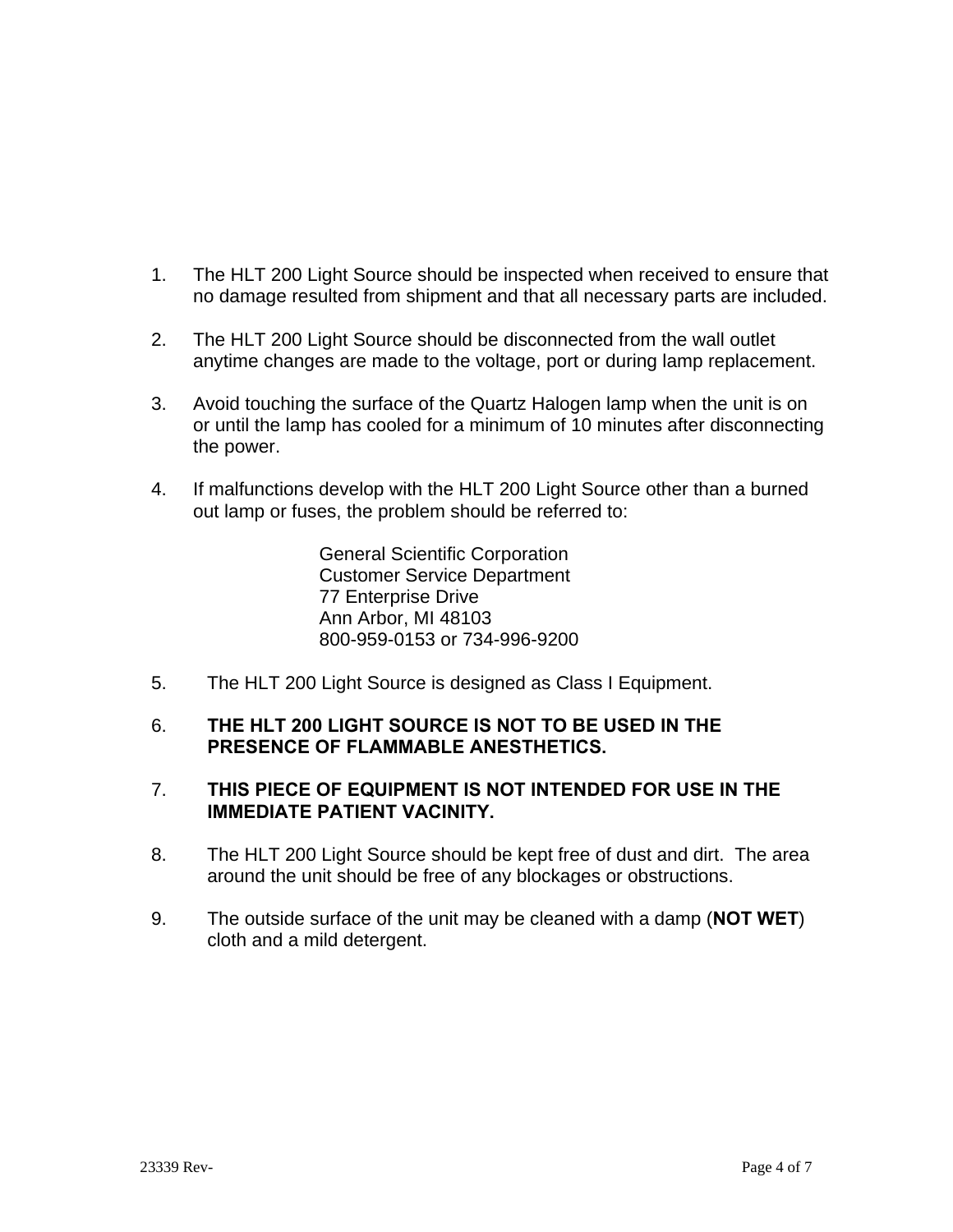#### **Operating Instructions**

- 1. Make sure the Voltage Selector is set to the proper input voltage. (See page 7)
- 2. Connect the power cord at input at rear of Light Source. (Figure 2, item 1)
- 3. Plug the power cord into a wall outlet.
- 4. Insert your Fiber Optic Cable into the port. (Figure 1, item 4)
- 5. Turn on the lamp with the On/Off switch. (Figure 1, item 1)
- 6. The thermostatically controlled fan will activate when the interior has reached the predetermined temperature.
- 7. Select the level of illumination with the Manual Intensity Control (MIC) knob. (Figure 1, item 2)
- 8. If desired, flip the Photobloc filter into place by turning the Manual Intensity Control knob one click past the point of Maximum Illumination.
- 9. When the procedure is finished turn the lamp off with the On/Off switch. (Figure 1, item 3)
- 10. The thermostatically controlled fan will continue to operate until the interior has reached the predetermined temperature.
- 11. When the fan has stopped, disconnect the power cord from the wall outlet.

#### **Changing the Lamp**

**Figure 3** 



## **USE ONLY EJL LAMPS**

- 1. Turn off the light using the On/Off switch. (Figure 1, item 1)
- 2. **ALLOW THE LAMP TO COOL. (10 MINUTE MINIMUM COOL TIME)**
- 3. Unplug the unit from the wall outlet.
- 4. Open the access door. (Figure 3, item 1 above)
- 5. Push the lever (Figure 3, item 3) toward the rear of the light source. This will raise the lamp out of the base.
- 6. Remove the lamp (Figure 3, item 4) from the light source.
- 7 Re-position the lever to the forward position.
- 8. Fit the lamp rim into the wire guides (Figure 3, item 4) and slide the posts (Figure 3, item 5) at the rear of the lamp into the slots (Figure 3, item 5) of the ceramic base.
- 9. Gently push the lamp down until it is seated in the ceramic base.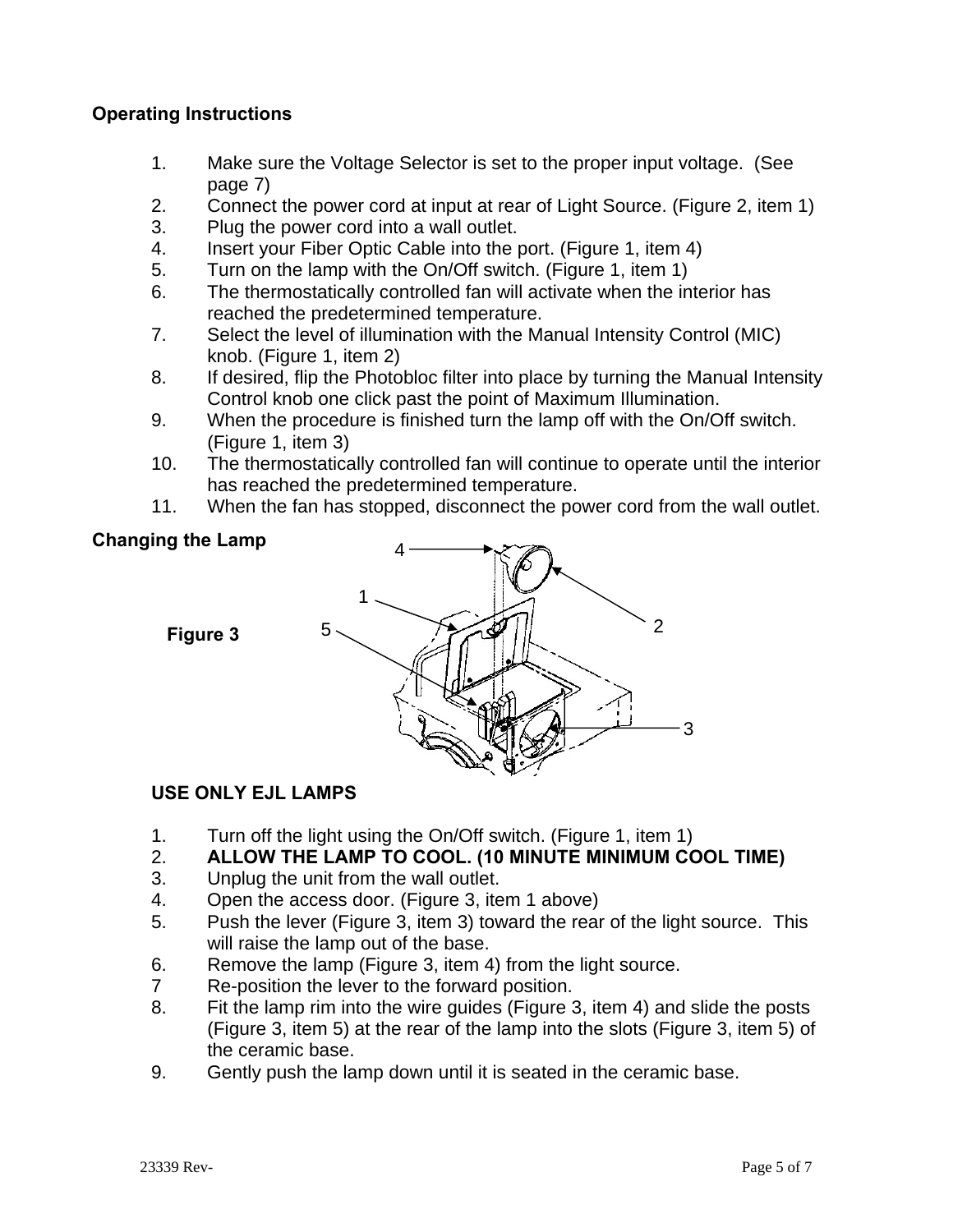### **Replacing the Port**

- 1. Turn off the light using the On/Off switch (Figure 1, item 1) and disconnect the power cord.
- 2. Using a small screw standard screwdriver, loosen the screw located under the port. (Figure 1, item 5)
- 3. Remove the existing port.
- 4. Reverse this procedure to connect a new port.

#### **Changing the Fuse**

If the Light Source will not function and the wall outlet is working properly, check the fuses located at the rear of the Light Source.

- 1. Turn off the light using the On/Off switch (Figure 1, item1) and disconnect the power cord from the wall outlet and from the Light Source.
- 2. To remove the fuse drawer push up on the tab (Figure 4, item 1) with a tool (a small screwdriver works well) and pull the drawer out from the rear of the Light source.
- 3. If needed, replace the fuses with 5 X 20mm Time Lag fuses.
- 4. Select the proper current rating for the fuse by referring to the instructions printed on the rear panel of the Light Source. (See Figure 2)
- 5. Slide the fuse drawer back into position and press inward until it "Clicks" into position.
- 6. If these conditions are satisfied and the light source fails to operate, disconnect the power cord and contact **SurgiTel<sup>®</sup> Systems'** Customer Service department at 1-800-959-0153 or 734-996-9200.



**Figure 4**